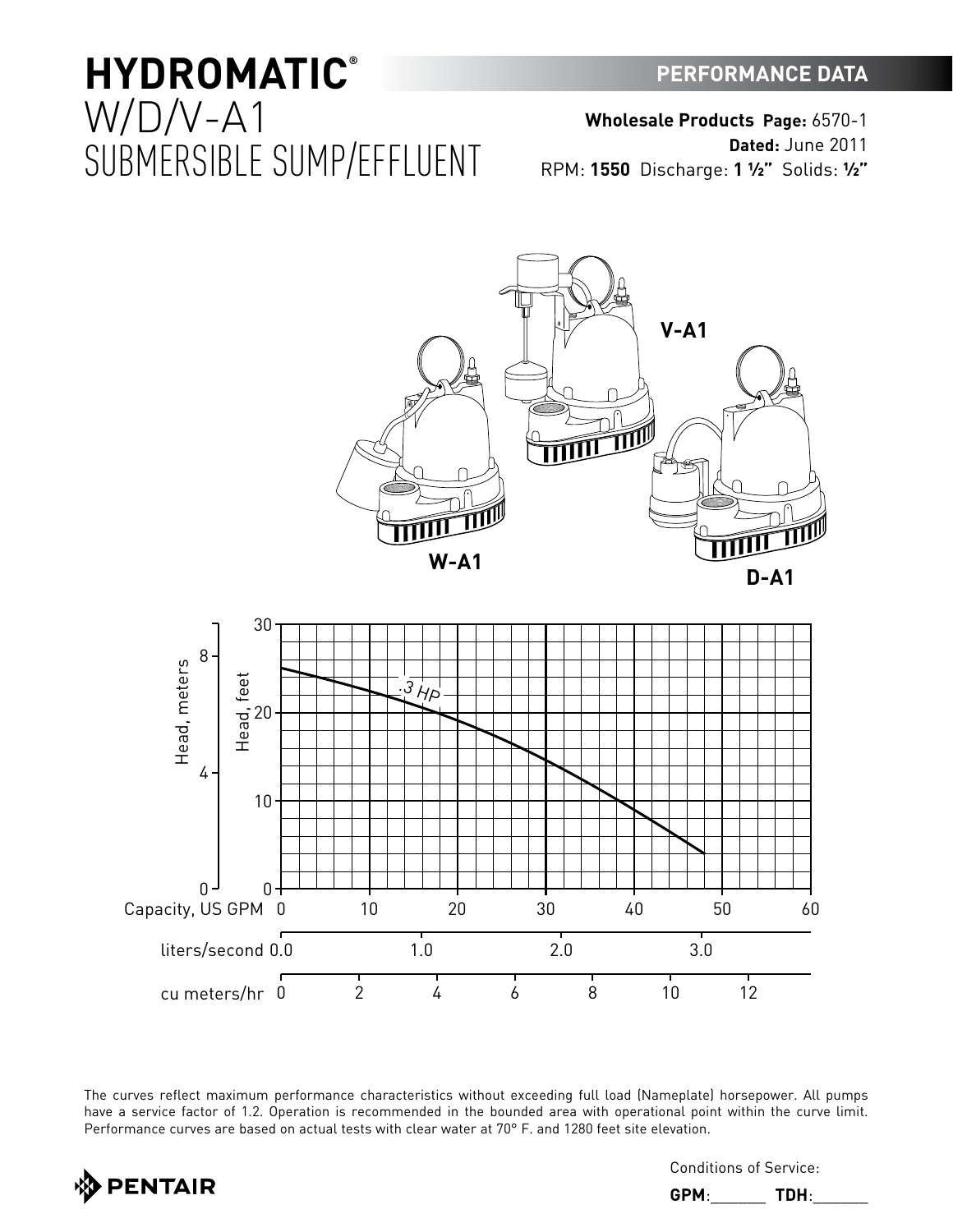# **HYDROMATIC®** W/D/V-A1 SUBMERSIBLE SUMP/EFFLUENT

**Wholesale Products Page:** 6570-2 **Dated:** June 2011



All dimensions in inches. Metric for international use. Component dimensions may vary ± 1/8 inch. Dimensional data not for construction purpose unless certified. Dimensions and weights are approximate. On/Off level adjustable. We reserve the right to make revisions to our product (s) and the product (s) specifications without notice.

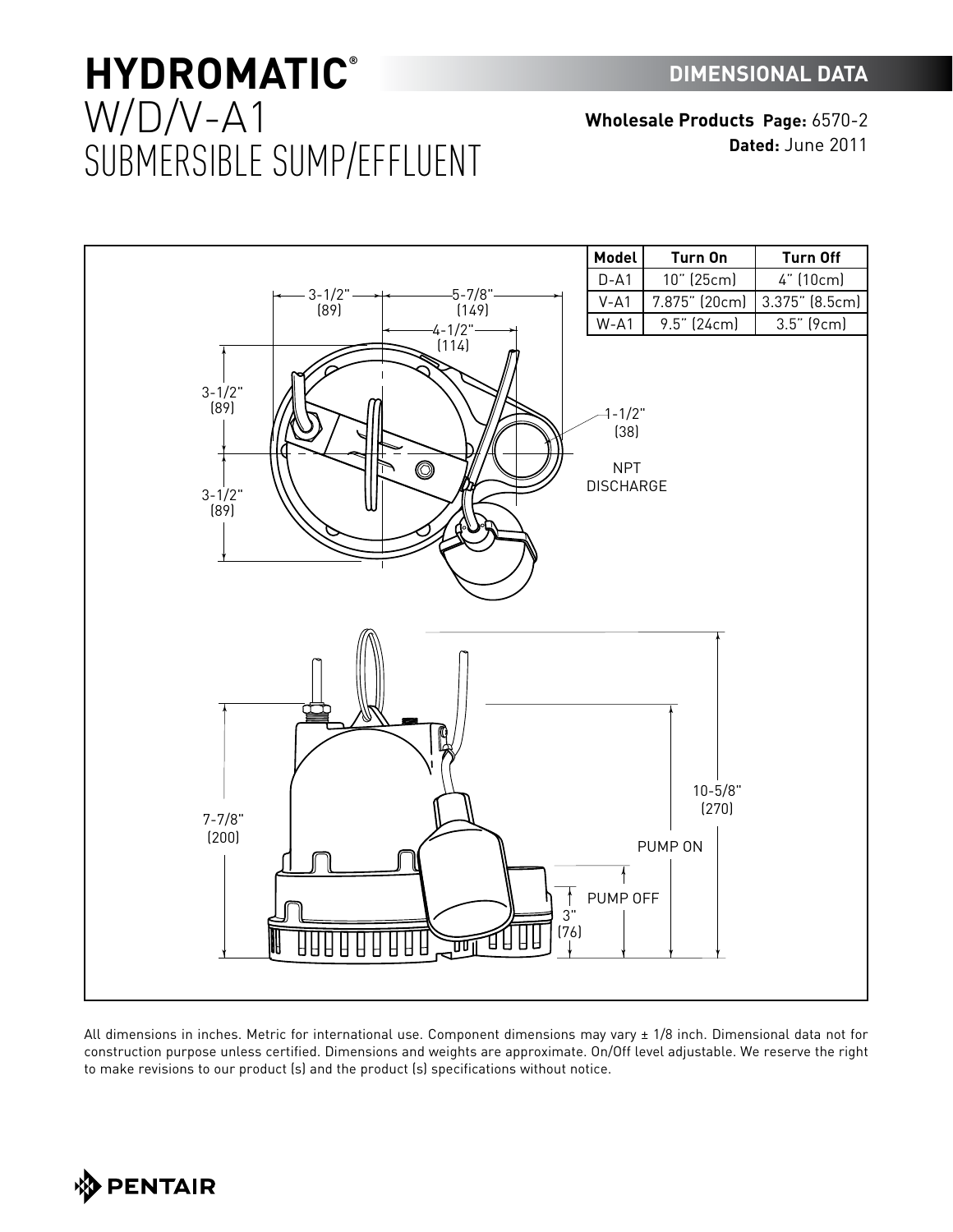# **HYDROMATIC ELECTRICAL DATA ®** W/D/V-A1 SUBMERSIBLE SUMP/EFFLUENT

# **MODEL: D/V/W-A1 Professional Series Sump Pump**

| R.P.M.                    | 1550                                          |
|---------------------------|-----------------------------------------------|
| I MOTOR TYPE              | SHADED POLE WITH THERMAL OVERLOAD, OIL FILLED |
| <b>I MOTOR PROTECTION</b> | AUTOMATIC RESET / OVERLOAD PROTECTED          |

| TAGF | <b>PHASE</b> | <b>NEC CODE</b>          | <b>SERVICE FACTOR</b> | <b>FULL LOAD AMPS</b> |
|------|--------------|--------------------------|-----------------------|-----------------------|
|      |              | $\overline{\phantom{0}}$ |                       |                       |



**D-A1**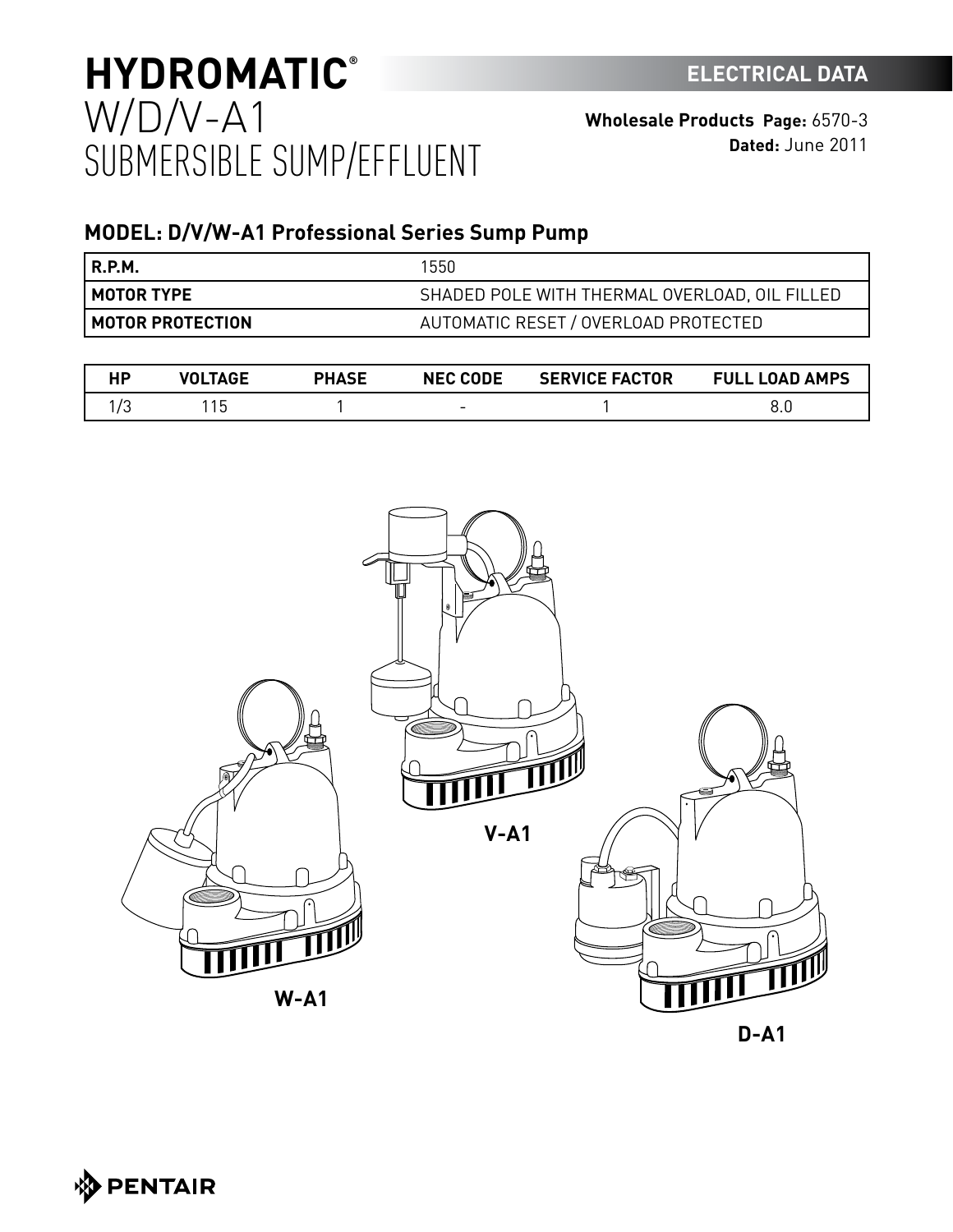# **HYDROMATIC TECHNICAL DATA ®** W/D/V-A1 SUBMERSIBLE SUMP/EFFLUENT

**Wholesale Products Page:** 6570-4 **Dated:** June 2011

# **MODEL: D/V/W-A1 Professional Series Sump Pump Physical Data**

| <b>DISCHARGE SIZE</b> | $1\frac{1}{2}$ " NPT                                                |
|-----------------------|---------------------------------------------------------------------|
| SOLIDS SIZE           | $1/2$ "                                                             |
| <b>IMPELLER TYPE</b>  | <b>VORTEX</b>                                                       |
| CABLE LENGTH          | 10' STANDARD<br>20' OPTIONAL                                        |
| <b>PAINT</b>          | PAINTED DARK GREEN, WATER REDUCIBLE ENAMEL, ONE COAT,<br>AIR DRIED. |

# **Temperature**

| MAXIMUM LIQUID  | 140°F                    |
|-----------------|--------------------------|
| MAXIMUM STATOR  | $\overline{\phantom{a}}$ |
| OIL FLASH POINT | $\overline{\phantom{0}}$ |

# **Technical Data**

| POWER CORD TYPE                                        |                 | <b>SJTW</b>          |
|--------------------------------------------------------|-----------------|----------------------|
| 50 <sup>2</sup><br>C)<br><b>MATERIALS</b><br>CONSTRUCT | MOTOR HOUSING   | <b>CAST IRON</b>     |
|                                                        | CASING          | <b>THERMOPLASTIC</b> |
|                                                        | <b>IMPELLER</b> | <b>THERMOPLASTIC</b> |
|                                                        | MOTOR SHAFT     | <b>STEEL</b>         |
|                                                        | HARDWARE        | STAINLESS STEEL      |
|                                                        | "O" RINGS       | <b>BUNA-N</b>        |
| MECHANICAL SEALS                                       |                 |                      |
|                                                        | Standard:       | CARBON / CERAMIC     |
| <b>UPPER BEARING</b>                                   |                 | N/A                  |
| LOWER BEARING                                          |                 | SINGLE ROW-BALL      |

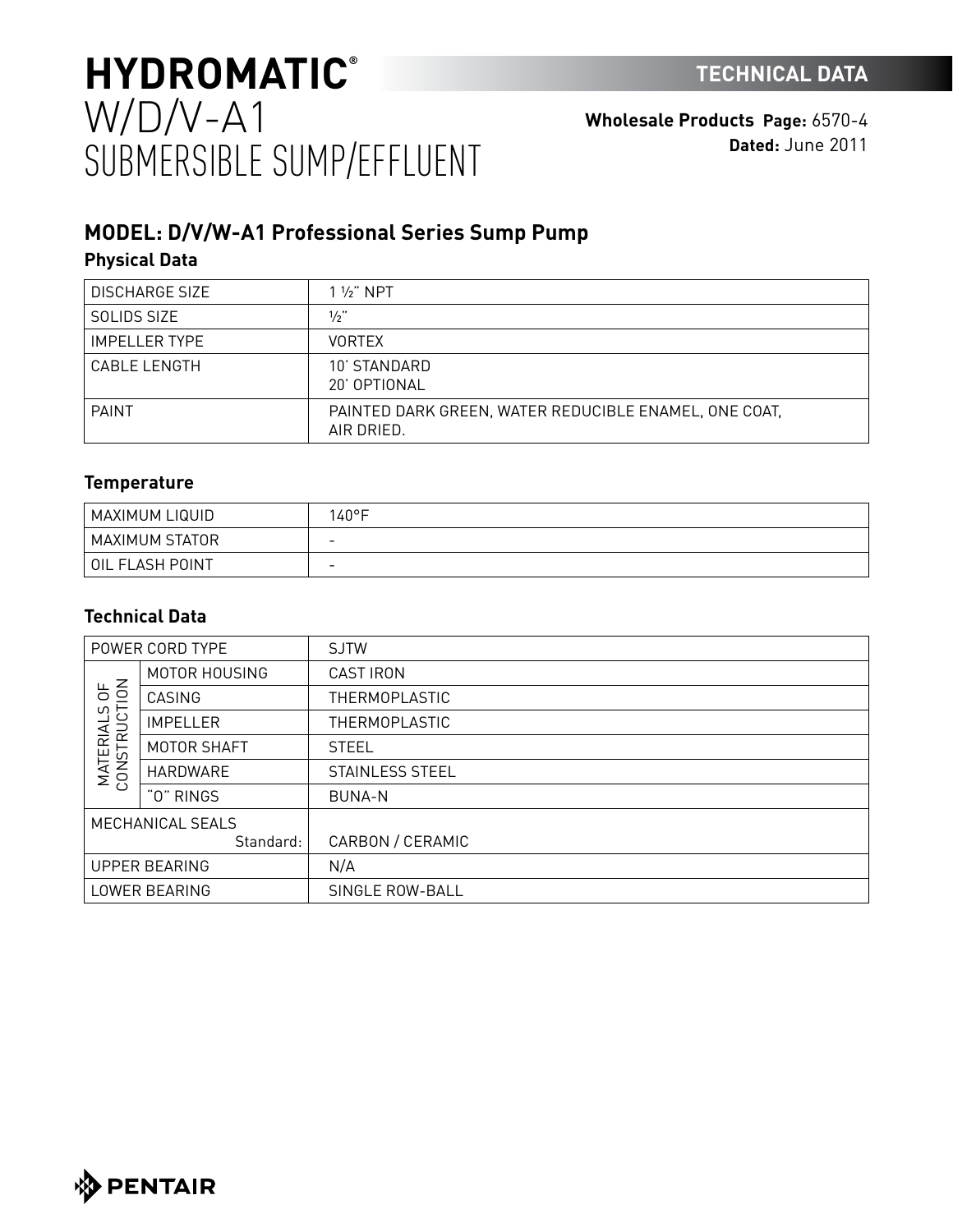# **HYDROMATIC SPECIFICATION DATA ®** W/D/V-A1 SUBMERSIBLE SUMP/EFFLUENT

**Wholesale Products Page:** 6570-5 **Dated:** June 2011

# **MODELS: D-A1, V-A1, and W-A1**

## 1.01 **GENERAL**

Contractor shall furnish all labor, materials, equipment and incidentals required to provide \_\_\_\_\_\_\_\_\_\_ (Qty.) submersible centrifugal sump/effluent pump(s) as specified herein. The pump models covered in this specification are the V-A1, W-A1, and D-A1. The pump furnished for this application shall be MODEL **All as manufactured by Hydromatic Pumps.** 

## 2.01 **DESIGN CONDITIONS**

Each pump shall be rated \_\_\_\_\_\_\_\_\_\_H.P., \_\_\_\_\_\_\_\_\_ volts, \_\_\_\_\_\_\_\_\_\_ phase, \_\_\_\_\_\_\_\_\_ hertz and operate at RPM.

## 3.01 **OPERATING CONDITIONS**

The pump shall deliver \_\_\_\_\_\_\_\_\_\_ U.S. GPM/LPS at feet/meters TDK, and handle a \_\_\_\_\_\_\_\_\_ inch solid. The curve submitted for approval shall state, in addition to head and capacity performance, solid handling capability, amp rating, and design impeller diameter.

### 4.01 **CONSTRUCTION**

Each pump shall be of the sealed submersible type, incorporating features normally found in pumps furnished for the residential market.

These features include:

- 1. The pump volute and motor housing shall be high quality gray cast iron, ASTM A-48, Class 30.
- 2. The pump shall feature a multiple strainer inlet that prevents clogging from foreign objects and provides optimum operation and reduced maintenance.
- 3. All external mating parts shall be machined and Buna N, O-Ring sealed.
- 4. All fasteners exposed to the pumped liquid shall be 300 series stainless steel.
- 5. All power cords shall be water resistant UL or CSA approved, with double insulation, and sized as a function of Amp. draw.

### 5.01 **MOTOR AND SHAFT**

The stator, rotor and bearings shall be mounted in a sealed submersible type housing. Single phase motors shall be Shaded Pole, with automatic reset thermal overload protection. Full Load and Locked Rotor Amps as well as Run winding resistance shall be tabulated for each pump.

## 6.01 **BEARINGS, SHAFT AND MECHANICAL SEAL**

A heavy duty single row ball bearing shall be required. It is permanently, continuously lubricated and cooled by the dielectric oil, which fills the motor housing. The motor shaft shall be corrosion resistant steel and sealed from the pumped liquid with a carbon ceramic mechanical seal.